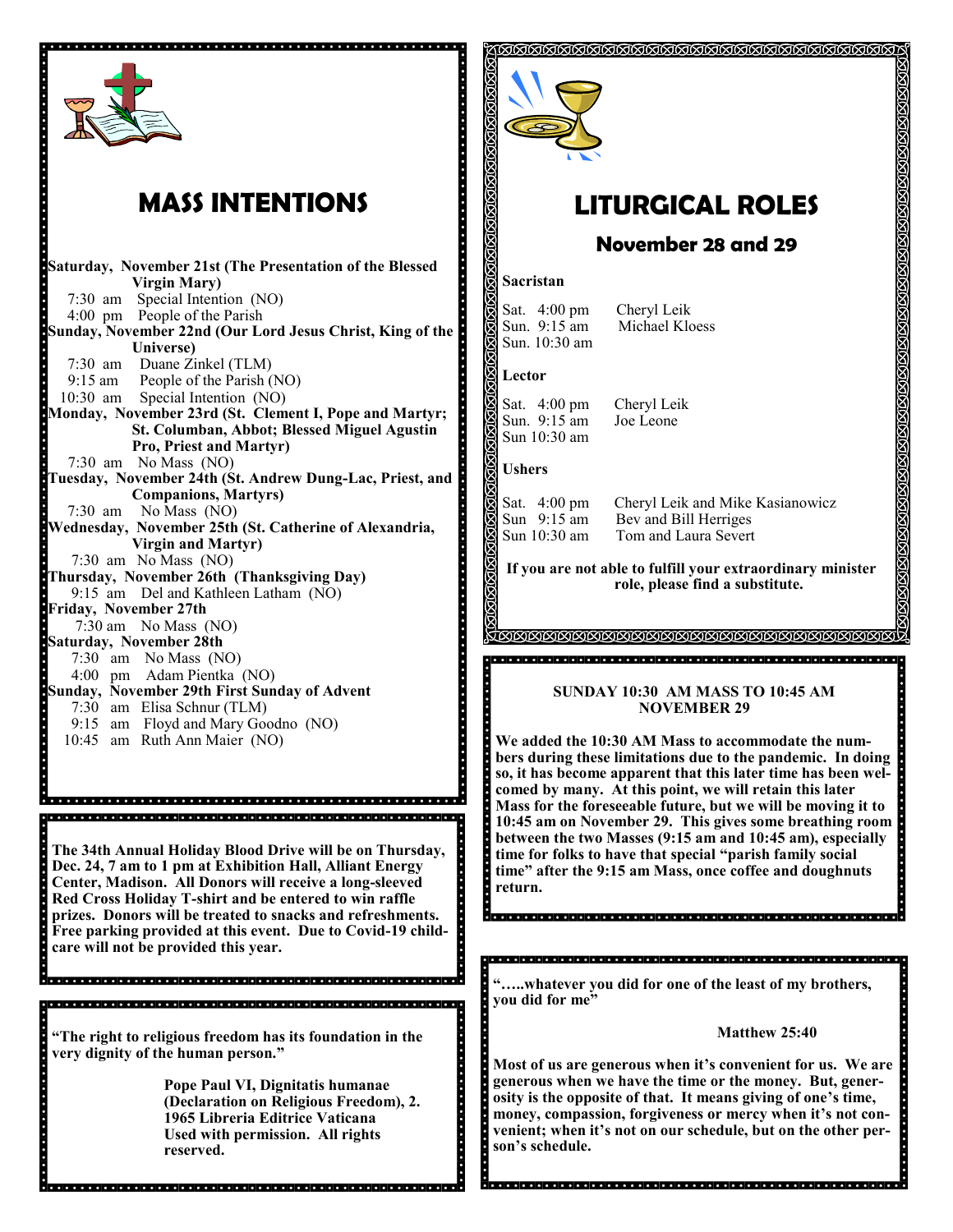### **OUR LORD JESUS CHRIST, KING OF THE UNIVERSE November 22nd, 2020**

### **MOUNT HOREB COMMUNITY CLOTHES CLOSET BLANKET AND THROW DRIVE**

**On December 31, 2020, the Mount Horeb Community Clothes Closet officially will become "Neighbors Helping Neighbors", which will also oversee the new and improved food pantry in Mt. Horeb. This November, they will again be collecting blankets and throws (NEW only please, due to Covid.) Please drop off your blankets in the large box near the Narthex double doors off the parking lot.** 

### **EVENTS IN THE AREA**

**Dec. 24 35th Annual Holiday Blood Drive Alliant Energy Center 7 am to 1 pm Exhibition Hall**

### **MEN'S ADVENT RETREAT**

**The Knights of Columbus is hosting a Men's Advent Retreat December 5th, 2020 from 7AM to 11 AM. Adoration and Confession will start at 7, Mass at 8:15, and speakers starting at 9. Each speaker will give a 15 to 20-minute talk followed by 5 to 10-minute discussion. The speaker order is: Kevin O'Brien – Men of Christ introduction/background Jason Simon – Why am I Catholic? (Conversion story) Father Rick Heilman – The Power of Grace and Spiritual Warfare**

**Doug Barry – Husbands responsibility to lead their families to Heaven**

**Bishop Donald Hying – Taking back Sunday All men are welcome to attend.**

**WORLDWIDE MARRIAGE ENCOUNTER HAS GONE VIRTUAL FOR THE REST OF 2020**

**"Therefore, stay awake, for you know neither the day nor the hour." Let us appreciate our spouses by attending the next virtual Worldwide Marriage Encounter Weekend from the comfort of your home on Dec. 4-6. There is also a virtual experience Jan.12 to Feb. 1 in a series of two sessions per week for three weeks of roughly 2 hours each. Visit our website at: alifetineoflove.org or call 888-574-5653.**

### **ST. MARY PINE BLUFF CEMETERY**

| <b>One Grave Site</b>              | \$600.00 |
|------------------------------------|----------|
| <b>Cemetery Services Fee</b>       | \$250.00 |
| <b>Marking Fee For Grave</b>       | \$50.00  |
| <b>Cost to Open Grave (Casket)</b> | \$500.00 |

**Cemetery Contact: Ken Esser 798-2985**

### **PLENARY INDULGENCE DURING THE MONTH OF NOVEMBER**

**Due to the coronavirus pandemic and the need to avoid large groups from forming where prohibited, the Plenary Indulgence applicable to the deceased by those who visit a cemetery has been extended beyond the normal dates of November 1 thru 8. This year, the indulgence can be obtained by anyone who visits a cemetery even if only mentally, on any day in November and devoutly prays for the faithful departed.** 

### **ADVENT DEAF RETREAT: EVANGELIZING THE LOVE OF CHRIST**

**Father Christopher Klusman from the Archdiocese of Milwaukee is coming to Madison to lead the annual Advent Deaf Retreat on Saturday, December 12 from 12 to 5 pm at St. Dennis. RSVP to Sue Gudenkauf at:**

**Sueginterpreting@gmail.com.** 

**Let her know if you will be able to attend in person or if you're only interested in a virtual option.**

**RELEVANT RADIO 1240 AM BRINGING CHRIST TO THE WORLD THROUGH MEDIA**



 $\phi$  ,  $\phi$  ,  $\phi$  ,  $\phi$  ,  $\phi$  ,  $\phi$ 

## **Collection Report**

**November 15 Not Available** 

**Actual Budget Variance**

**Weekly \$ \$ \$ \$**<br>**Year to Date \$121,139.96 \$114,695.00 \$** 6,344.96  $$121,139.96 \quad $114,695.00$ 

**THANK YOU FOR USING YOUR** 

**ENVELOPES OR DONATING ON LINE**